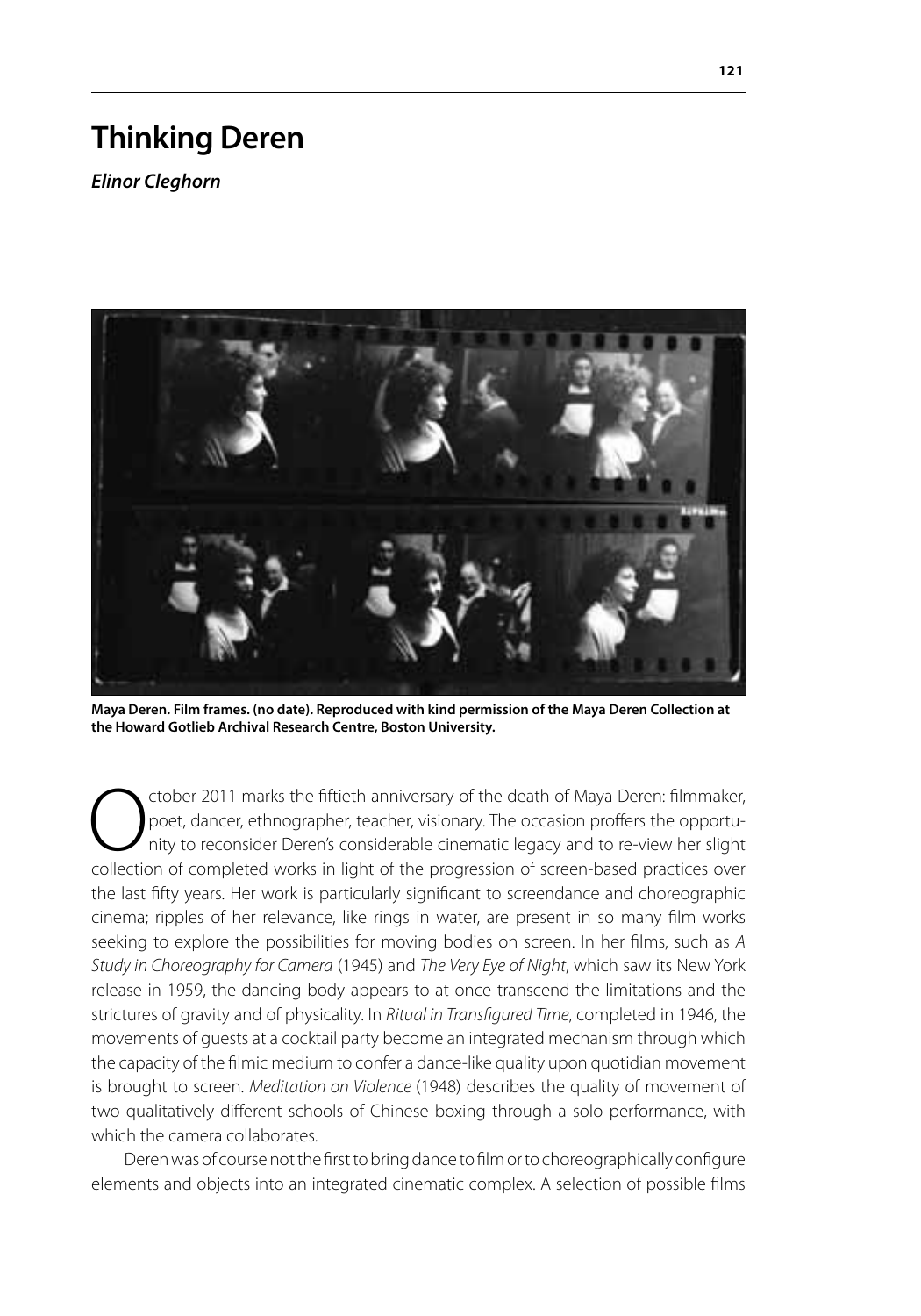that could accompany Deren's *A Study in Choreography for Camera* in an imagined contextual journey through the pre-1950 history of examples of 'film as art form', which drew upon the notion of the choreographic as impulse for cinematic expression, might include: Fernand Léger's *Ballet Méchanique* (1924), René Clair's *Entr'acte* (1924), Marcel Duchamp's *Anémic Cinéma* (1926), Oskar Fischinger's *Spiritual Constructions* (1927), Germaine Dulac's *Étude cinégraphique sur une arabesque* (1929), Mary Ellen Bute's *Tarantella* (1940) and Marie Menken's *Visual Variations on Noguchi* (1945).

The significance of Deren's contribution to the development of film as an art form inexorably exceeds the parameters of her screen legacy. Her films undoubtedly owe much to the accomplishments of her predecessors—even if she resisted bringing this into discussion. She was audaciously singular, however, in her commitment to assuring a breadth of exposure for her own works whilst previous film artists had suffered from limited visibility, their films often screened only once in very specific circles. During the 1950s, Deren toured lectures, conducted workshops, and gave talks to accompany self-organized screenings of her body of films across the US; she participated in symposia and debated the potential for a collaborative exploration of the relation of the medium and other creative disciplines. Her tireless advocacy for the promotion of independent filmic practice, which included the formation and administration of the Independent Film Maker's Association in 1953, and the Creative Film Foundation in 1955, facilitated the bringing together of New York based artists in the exhibition, distribution and discussion of diverse filmmaking endeavors.<sup>1</sup> Deren's efforts ensured that, for example, the unique possibilities, which the cinematic mechanism opened up for the treatment of dancing bodies, were brought keenly into debate at a particularly discursive juncture in experimental moving-image production. In 1956 she organized and participated in "Dance and Film," a Creative Film Foundation event held as part of a series entitled "Film – A Creative Synthesis" at the Hanya Holm School in New York. The event comprised screenings intended to illustrate discussions concerning the "variety of relationships between film and dance movement."2 Deren's *Choreography for Camera* appeared alongside Jean Cocteau's narrated documentary on African dances, *L'Amitié Noire* (1946), Léger's *Ballet Méchanique* and Disney's animated short *Skeleton Dance* (1929). A panel discussion featuring Deren and choreographers Jean Erdman, Valerie Bettis and Antony Tudor considered the relative merits of the screened examples of dance on film. In the audio recording of the event, one can listen to Deren defending her silent depiction of dance for camera against Erdman's proposition that she feels the lack of kinaesthetic empathy when movement on the screen proceeds divorced from sound.<sup>3</sup> Deren had, between 1952 and 1954, collaborated with Tudor on the production of her final completed film, *The Very Eye of Night*, for which he choreographed dancers from the Metropolitan Opera Ballet School in movement sequences staged specifically for filmic composition. The set of questions posed in the "Dance on Film" event bulletin resonate most profoundly with continued discussions and debates surrounding the emergence and development of screendance, a medium which has, as we know, *not yet been invented*:

Dance and motion-pictures are both concerned with movement. What is lost when dance is simply recorded on film? What can be gained by creative use of the film medium and the mobile camera? What are the relative roles of choreographer, dancer and film-maker in a creative collaboration between dance and film?<sup>4</sup>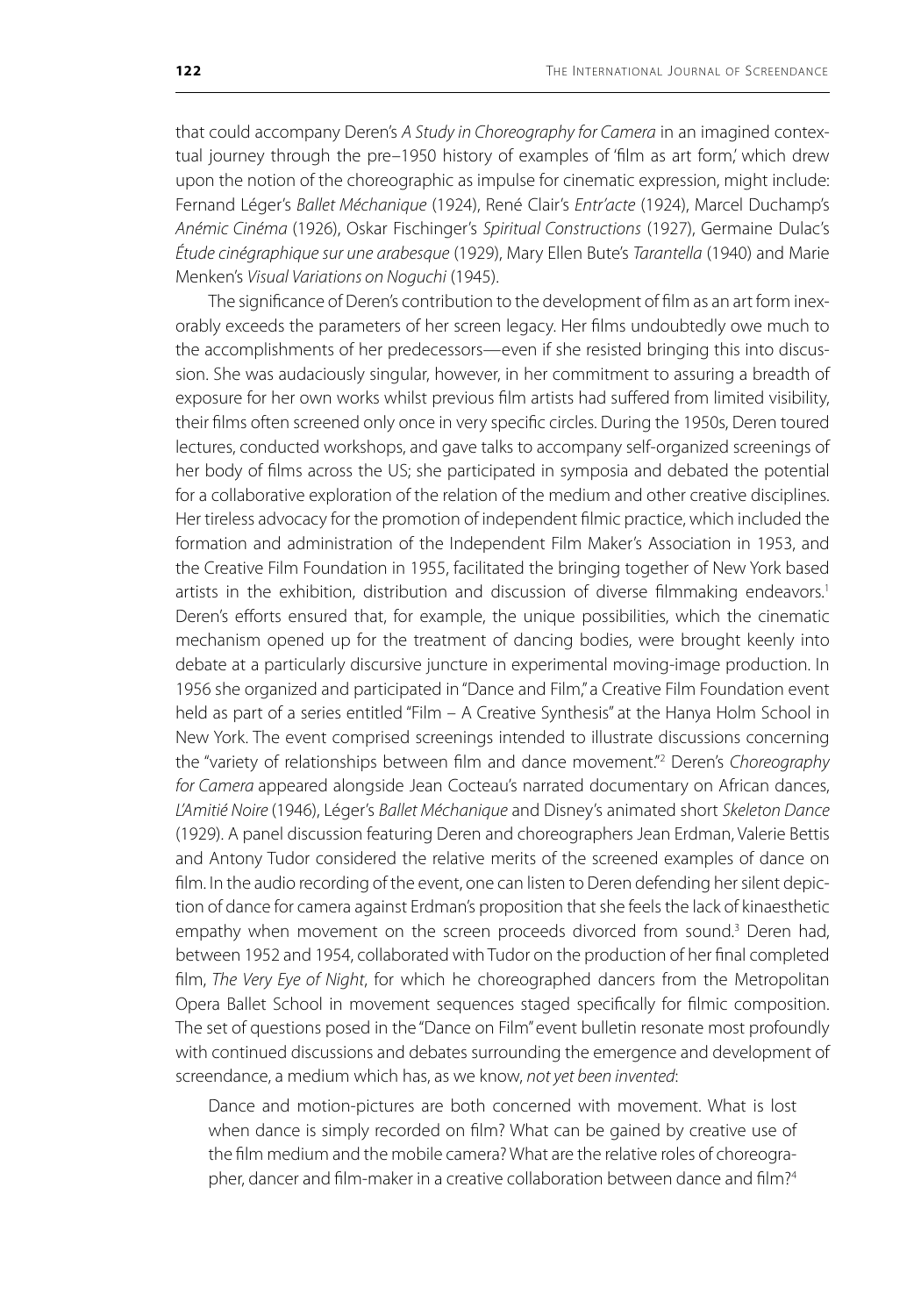Within the scope of this issue of the *International Journal on Screendance*, which is titled "Scaffolding the Medium," an opportunity arises to consider Deren's legacy through her writings and lectures in which she gave insight into the conceptual frameworks structuring and enabling the production of her restless and beautifully wrought film works. Whilst no spectator intrigued by screendance is a stranger to her aesthetic, and her first film *Meshes of the Afternoon*, made in 1943, remains one of the most widely screened examples of experimental cinema in educational institutions, the full breadth of her contribution to film theory remains twilit, and is deserving of thorough attention. Deren wrote prolifically: during the mid–1940s she published essays and articles on the conception and construction of her works, on the practice of creative filmmaking, and on the notion of cinema as an art form in a wide range of publications, most notably *Dance Magazine*, *Popular Photography*, *New Directions* and *Mademoiselle*. As Bruce McPherson notes in his introduction to *Essential Deren*, the collection of her writings published in 2005, the intense period of production between 1944 and 1948, which bore four films, coincided with a voluminous outpouring of published material.<sup>5</sup> McPherson notes that a "publishing hiatus" of about ten years followed, but during this time, Deren continued to write, to tour with lectures, and to cleave out a space in which experimental film could be viewed and valorized.

During a recent trip to the Maya Deren Collection in the Howard Gotlieb Archival Research Centre at Boston University, I encountered carbon copies of original documents typewritten by Deren, often accompanied by tantalizing pencil annotations and



**Frank Westbrook,** *Ritual in Transfigured Time***, Maya Deren. Film still. 1945/46. Reproduced with kind permission of the Maya Deren Collection, Howard Gotlieb Archival Research Centre at Boston University.**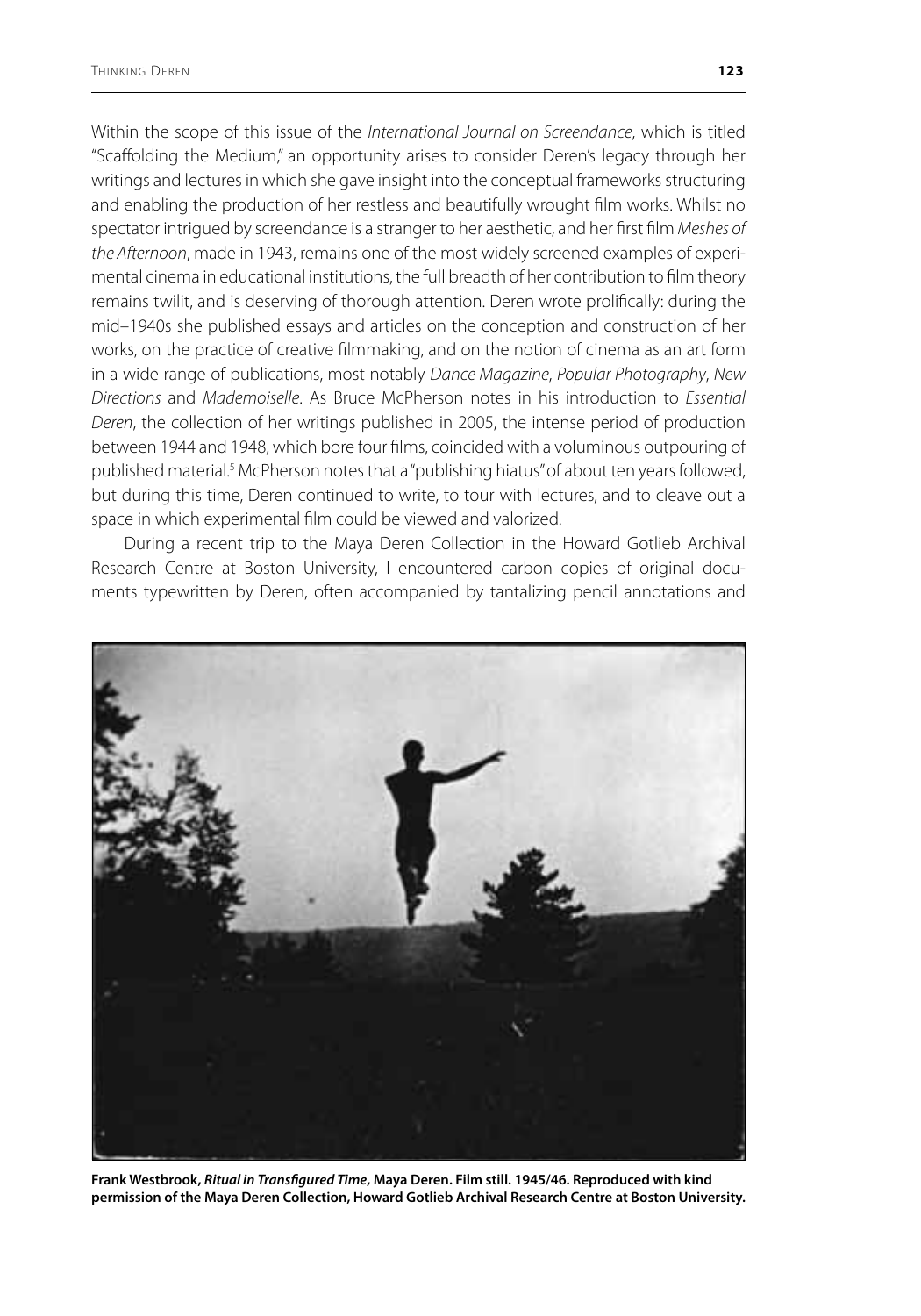notes-to-self. During my search for material that might support my interest in Deren's utilization of her mobile body as the most enabling instrument of her practice, I came across numerous drafted forms of notable articles and thematic statements, the majority of which were included in a memorial edition of *Film Culture*, which was dedicated to Deren (1956), and which have more recently been made available in *Essential Deren*. Amongst the manuscripts I was familiar with, I discovered a draft entitled *Introduction to the Films*, which we have the privilege of including in this edition of *The International Journal on Screendance*.

The original copy of the draft (1945) includes a note, in parentheses, stating that it was "from a lecture delivered in connection with film showings."6 The text includes statements by Deren expressing the fundament of the concept of *form*: the form of the "true work of art," she claimed, was constituted by the capacity of the artist, through their chosen medium, to create an entirely new, experiential *reality* from elements selected for their purpose of production. In cinematic terms, Deren argued, this imaginative constitution derives from techniques of mechanistic manipulation brought to the elements of natural reality "selected and registered by the lens."<sup>7</sup> In a declamation illustrating the importance of the making body in the conjuring of creative film, she expresses her concern that the mechanical similarity between eye and lens must analogously extend to the body behind the camera, "whose movements are motivated by the meaning which the brain extends to the material which the eye registers.<sup>"8</sup> For Deren, the motion picture camera could elicit its most truly creative registers of expression in the hands of the mobile body. As she proclaimed in "Adventures in Creative Film Making," an essay expanding several of the propositions she initiates in her text from 1945, the human body offers a peerless support structure, enabling a range of opportunities for photographing, limited only by the body's capacity for pose or balance.<sup>9</sup> Through the theoretical optic proposed by this issue of the *Journal*, we might begin to reconsider Deren's work as *scaffolded* by the choreographic implications of filmic technology and re-experience the manipulation of the bodies and objects within her frames as intimately extending from the physical engagements of an invested, seeking body. She believed profoundly, as she expresses in her seminal chapbook *An Anagram of Ideas on Art, Form and Film* (1946), that the potential of a work of art derived from the "skilful exercise and control" of the art instrument through which the maker could fully realize her boundless "imaginative manipulations."<sup>10</sup>

The section of the *Journal* dedicated to thinking or re-thinking Deren includes my essay, *Manus Operandi: Film, Sculpture, Choreography*, in which I discuss her unfinished film project of 1943, *Witch's Cradle*, as a cinematically specific exploration of the relational space between mobile body and sculptural forms. The film, available to view as a series of outtakes, includes scenes shot in the Surrealist gallery of Peggy Guggenheim's "Art of this Century" museum. Deren attempted its making shortly after completing *Meshes of the Afternoon* with her then-husband, documentary filmmaker Alexander Hammid. It was her first venture in creating a film "quite by herself."<sup>11</sup> In viewing the fragments of this project, Deren's animistic characterization of the art objects within the gallery suggest that she sought to transpose into the specificities of filmic form the way in which the selected objects seemed to her to "constitute a strange, magical world."<sup>12</sup> Geographically distant scenes are symbolically conjoined by the recurring presence of a strangely enigmatic length of string: whilst the film was never realized and released, it bares evidence of Deren's bourgeoning conceit that film was capable of dynamically conjuring an "emergent whole" (a term she applied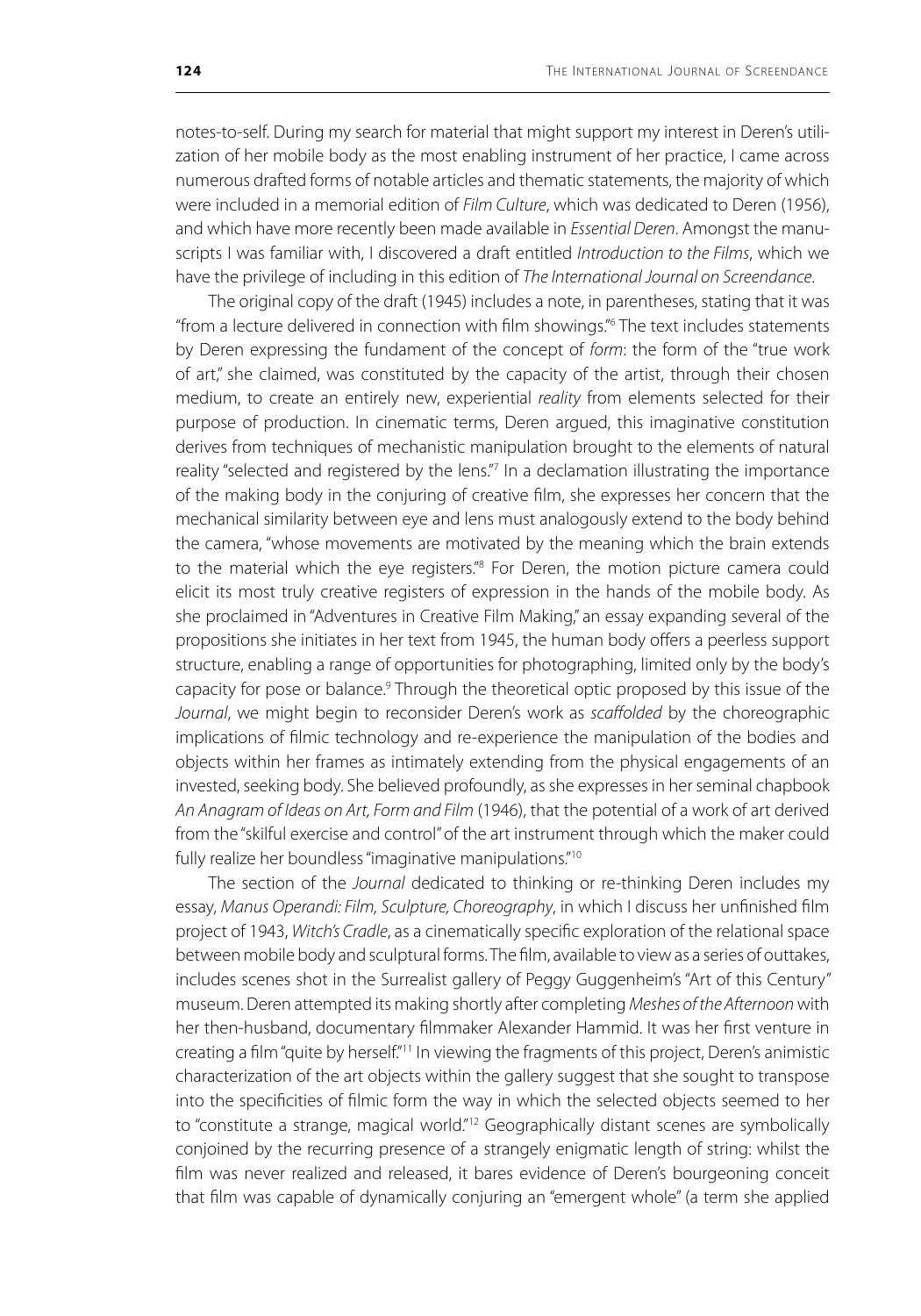to the medium from her interest in Gestalt theory) from the composition of unpredictably related "parts."<sup>13</sup> Deren was fascinated with Haitian and Balinese forms of ritual expression: her documentation, in 1947, of one Voudoun dance ceremony across 20,000 feet of 16mm film remained unedited in her lifetime.<sup>14</sup> She sought to transpose the integral logic of ritual activity into filmic form, arguing that such activity consisted of the 'fusing' of individual elements into a transcendent unity that strove towards the "accomplishment some critical metamorphosis."15 Deren's interest in Gestalt theory became a mechanism for her cinematic expression of ritual coherence and, along with the verbal logics of poetry, form acted as a conduit for the realization of film as a "controlled manipulation of any or all elements into a form which will transcend or transfigure them."16

Through her thematic statements on *A Study in Choreography for Camera* of 1945 and *Meditation on Violence* of 1948 Deren elicited a language with which to talk about choreographic cinema; through her theoretical writings she engendered possibilities for filmic thinking, drawing upon the medium's capacity for ritual, poetic expression and the invention of experiential realities; through her lectures she gave fascinating insights into filmic construction and the visual realization of the imaginary. Her writings and lecture transcripts are full of insights into her relationship with the mechanism of her expression—with her "instrument of action"—and it is my hope that this section of the *Journal* might invigorate dialogues around the ways in which her intellectual output opens up her films to new, previously unexplored registers of understanding. Deren's films, her theories and her advocacies—which can be approached as an extraordinary contribution to the continuing development of film as art form—were driven by an impulse to explore and discover the social, ritualistic, aesthetic, choreographic, poetic and experiential potentialities of a medium that, for her, was equal to life.

## **References**

- Deren, Maya. "Adventures in Creative Film Making." In McPherson, *Essential Deren*, 172–73. Originally published in *Home Movie Making*, 1960.
	- \_\_\_\_\_\_. *An Anagram of Ideas on Art, Form and Film*. New York: The Alicat Book Shop Press, 1946. In McPherson, *Essential Deren*, 54.
	- \_\_\_\_\_\_. "Introduction to the Films." 1945. Maya Deren Collection, Howard Gotlieb Archival Research Centre, Boston University.
	- \_\_\_\_\_\_. "Magic Is New." *Mademoiselle*. January 1946. In McPherson, *Essential Deren*, 204.
- \_\_\_\_\_\_. "Ritual in Transfigured Time." *Dance Magazine*. December 1946. In McPherson, *Essential Deren*, 227.
- McPherson, Bruce, ed. *Essential Deren: Collected Writings on Film by Maya Deren*. New York: Documentext, 2005.
- Rabinovitz, Lauren. *Points of Resistance: Women, Power and Politics in the New York Avant-Garde Cinema, 1943–1971.*  Urbana: Univ. of Illinois Press, 1991.

## **Notes**

1. Lauren Rabinovitz, *Points of Resistance*, 80–83.

2. "Dance and Film at the Hanya Holm School, New York," March 23, 1956, Creative Film Foundation Bulletin, Deren Collection.

3. Wire recording of the Creative Film Foundation event "Dance and Film,"March 23 1956, transcript and audiocassette, Deren Collection.

4. "Dance and Film at the Hanya Holm School, New York," Deren Collection.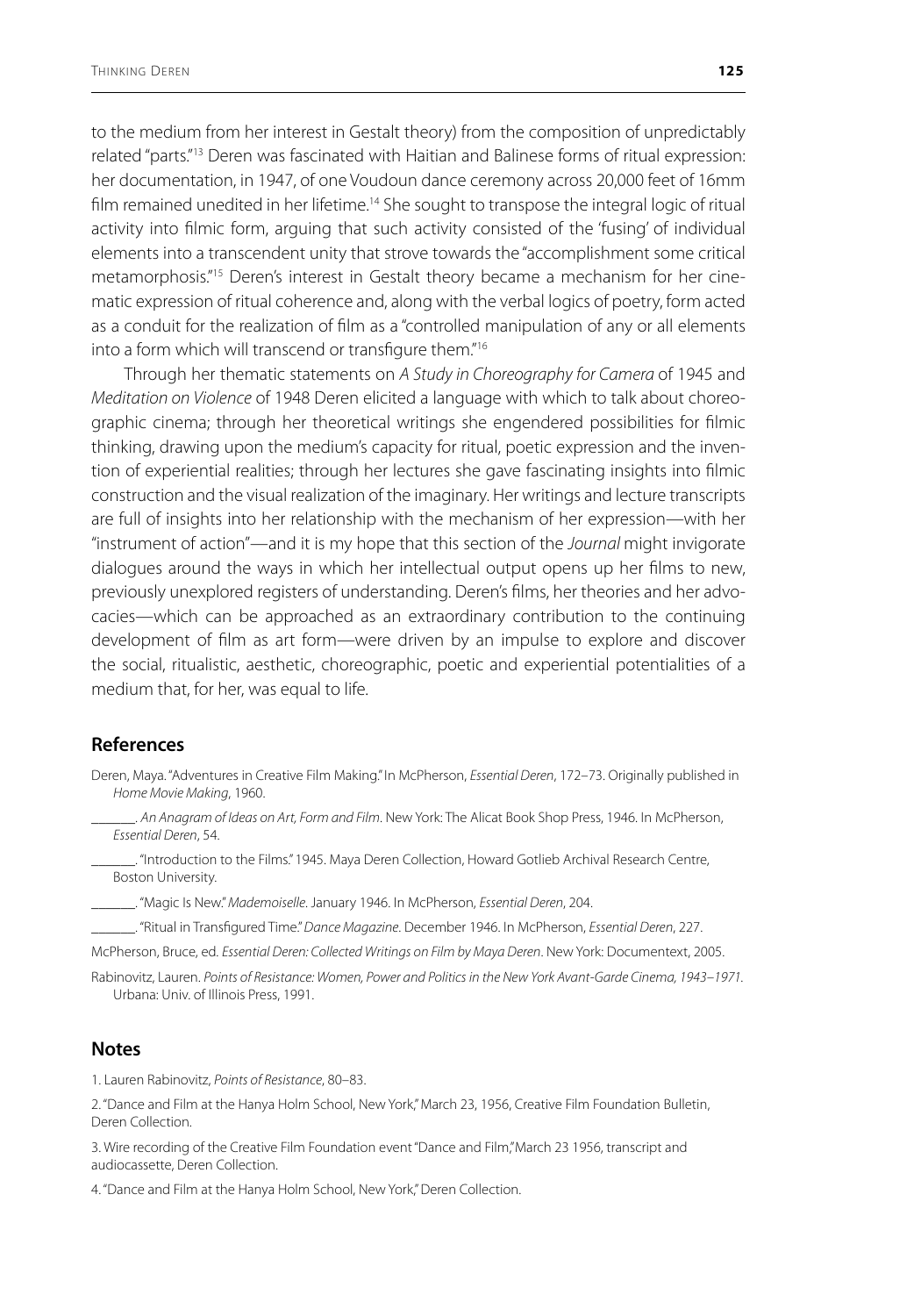5. Between 1944 and 1948 Deren made *At Land* (1944), *Choreography for Camera* (1945), *Ritual in Transfigured Time* (1945/46) and *Meditation on Violence* (1948). For Deren's complete filmography, which includes details of her incomplete and unrealized projects, see Bruce McPherson, editor. *Essential Deren*, 259–60.

6. Deren, "Introduction to the Films."

7. Ibid.

8. Ibid.

9. Reprinted in McPherson, *Essential Deren*, 172–73.

10. Ibid., 54.

11. Maya Deren, "Magic is New," 204.

12. Ibid.

13. Deren, *An Anagram of Ideas on Art, Form and Film*, 65.

14. The footage was edited posthumously into the documentary *Divine Horseman: The Living Gods of Haiti* by Deren's widower Tieji Ito and his wife Cheryl Ito in 1977. Deren's study of the practices and activities of Haitian Voudoun led to the publishing of her text of the same name in 1953.

15. Maya Deren, "Ritual in Transfigured Time," 227.

16. Ibid, 228.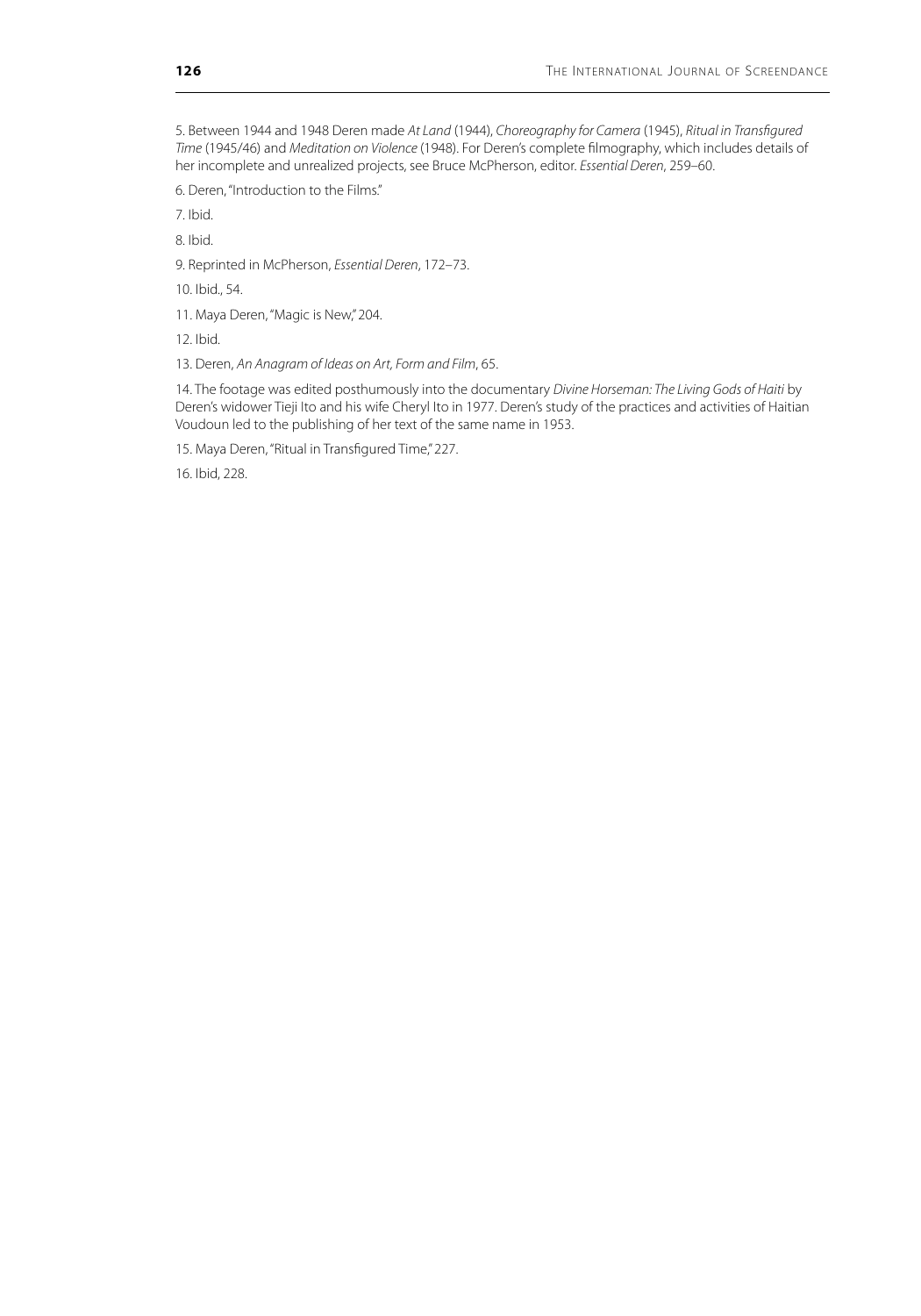$1856$ CREATIVE FILM FOUNDATION WAtkins 4-0780 35 Morton street, NYC 14 For Immediate Release Please Post The Creative Film Foundation presents the first Friday Forum of its series on Film - A Creative Synthesis March 23, 8:30 PM at the Hanya Holm School, 743 8th Ave (46-47 st.) DANCE AND FILM VALERIE BETTIS \* MAYA DEREN \* JEAN ERDMAN \* ANTONY TUDOR Dance and motion-pictures are both concerned with movement. What is lost when dance is simply recorded on film? What can be gained by a creative use of the film medium and the mobile camera? What are the relative reles of choreographer, dancer and film-maker in a creative collaboration between dance and fum? The variety of relationships between film and dance movement will be illustrated by short excerpts from films, including L'Amilie ficire (Coctasuls documentary of African dances), Ballet Mecanique (Leger's chorocycly for muchines), Skeleton Dance (Disney), Choreography for Camera (Deren's camera as partner to a dencer) and others. There is no admissions fee. These forums are organized primarily for Sustaining Members of the Foundation, Students in the arts and persons engaged in 16 mm film-making who are unable to contribute as Sustaining Members are invited to attend as guests and may apply for a guest admission card by writing to the Foundation, 35 Morton st., NY 14 ( WAikins 4-0780). In view of the limited space, those who have made their contribution to the Poundation or have applied for guest cards In advance will be seated first, before persons without advance reservations are admitted. The Creative Film Foundation is a non-profit corporation devoted to the development of motion-pictures as a creative fine art form; it gives grants for experimental film production, confers an Annual Creative Film Award, conducts forums, sponsors exhibits and other events. These activities are made possible by the contributions of Sustaining Members. A donation of \$10,00 or more qualifies an individual for participation as Sustaining Member, including the following privileges; attendance at forums, complimentary tickets to public Foundation events, news letters, books on film at discounted rates, etc. THE CURRENT FRIDAY FORUM SERIES WILL ALSO INCLUDE:<br>(places of forums will be announced) April 6 - MUSIC AND FILM: John Cage, John Gruen, Gordon Hendricks, Norman Lloyd, April 13-SYMBOLISM, MYTH AND FILM: Joseph Campbell, Francis Fergusson, Wallace Fowlie, Parker Tyler. April 20-POETRY AND FILM (speakers to be announced). April 27-THE PLASTIC ARTS AND FILM; Rudolf Arnheim;Clement Greenberg, Frederick Kiesler, Meyer Schapiro, Kurt Seligmann. and ---- THEATER AND FILM; ART AND THE ARTY IN FILM, and others. HELP THE DEVELOPMENT OF FILM AS A FINE ART FORM BY YOUR PARTICIPATION AND CONTRIBUTION  $\mathsf{N}\mathsf{O}\mathsf{W}\mathsf{I}$ 

**Copy of the original Creative Film Foundation bulletin for "Dance and Film," 1956. Reproduced with kind permission of the Maya Deren Collection, Howard Gottlieb Archival Research Centre at Boston University.**